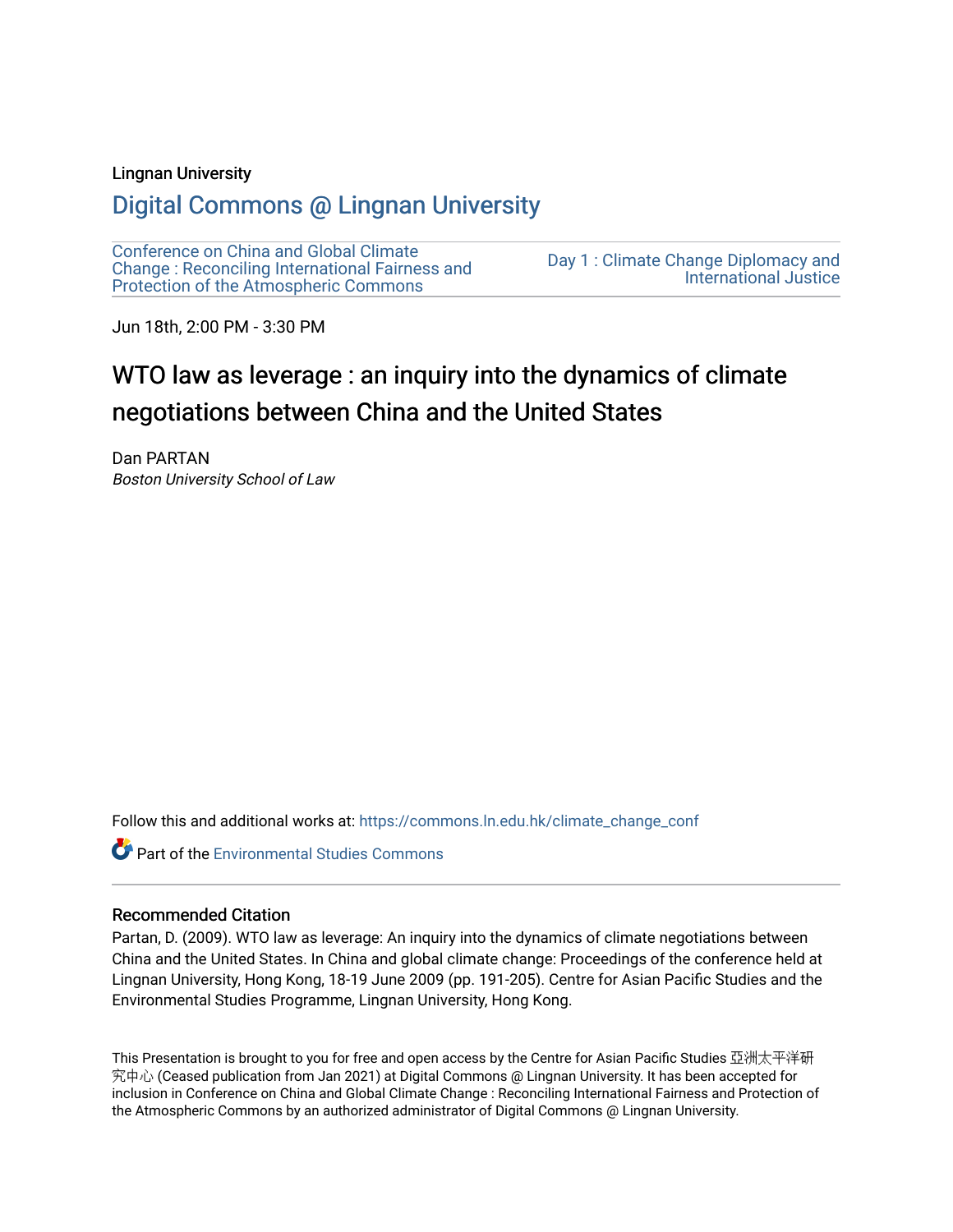# **WTO Law as Leverage: An Inquiry into The Dynamics of Climate Negotiations Between China and The United States**

Dan Partan<sup>1</sup>

#### **Abstract**

1

Current U.S. "cap & trade" federal legislative proposals seek to maintain competitiveness of U.S. industry by requiring certain importers to obtain greenhouse gas (GHG) emissions permits equivalent to the permits required from U.S. producers. Currently neither U.S. nor Chinese producers are subject to such a rule. If China does not adopt what the U.S. views as a "comparable" GHG emissions permit system, it is widely expected that the U.S. Congress will require GHG emissions permit for imports. It is also widely expected that China will challenge U.S. a GHG emissions permit requirement applied to Chinese exports as in violation of WTO trade treaty obligations.

 This paper examines the expected contents of U.S. competitiveness legislation in relation to WTO treaty law, and assesses prospects for WTO constraints on the U.S. GHG emissions permit system applied to Chinese exports. It also assesses the prospects for utilizing a Chinese threat of WTO legal action to bridge the gap between U.S. and Chinese positions in international climate negotiations. Under what circumstances might China adopt a GHG emissions permit system that would be accepted by the U.S. as "comparable" to the U.S. system?

 Might a U.S.-China bargain include credible U.S. commitments to provide technology and technical assistance sufficient to materially reduce China's GHG emissions? Might the Clean Development Mechanism (CDM) be revised and expanded in such a way as to substantially increase the flow of CDM revenues to China? Might the U.S. and China join together in coordinated efforts to solve technical issues hampering efforts to develop "clean coal", environment-friendly biofuels, and efficient means of long-distance energy transmission?

 In sum, might moderation, cooperation, and agreement be possible given increased recognition of the cataclysm threatened by uncontrolled GHG emissions, together with the leverage provided by a credible threat of potentially successful WTO litigation?

 In the United States, current legislative proposals for a "cap & trade" system seek to maintain the competitiveness of U.S. industry through two basic procedures relating to GHG emissions. First, the principal draft bill pending in the U.S. Congress<sup>2</sup> (American Clean Energy and Security Act [ACES], 2009) would cap overall domestic GHG emissions and allocate greenhouse gas (GHG) "emission allowances" to certain carbon intensive and trade sensitive industries without charge. In this paper I will call such emission permits "domestic

<sup>&</sup>lt;sup>1</sup>Professor, Boston University School of Law, email: partan@bu.edu.

<sup>&</sup>lt;sup>2</sup> The "American Clean Energy and Security Act of 2009", H.R. 2454,  $111<sup>th</sup>$  Congress,  $1<sup>st</sup>$  Session (hereinafter cited as "ACES"). Unless otherwise indicated, the ACES provisions cited in this paper are taken from the text of H.R. 2454 adopted on June 5, 2009, by the House Committee on Energy and Commerce. Page references are to the ACES text as reproduced in the House Energy and Commerce

Committee report, H. R. Rep. No. 111-137,  $111<sup>th</sup>$  Congress,  $1<sup>st</sup>$  Session ( 2009).

At this writing the ACES bill is pending before the House Ways & Means Committee which has jurisdiction over the revenue aspects of the bill. Although the schedule has not been announced, Ways and Means may hold its "mark-up" session for amendment of the bill by the end of June. However, to become law, the bill requires acceptance both in the House of Representatives and the Senate, followed by and the all-important final reconciliation through a House-Senate conference committee. At that point the bill will be submitted to the President for signature.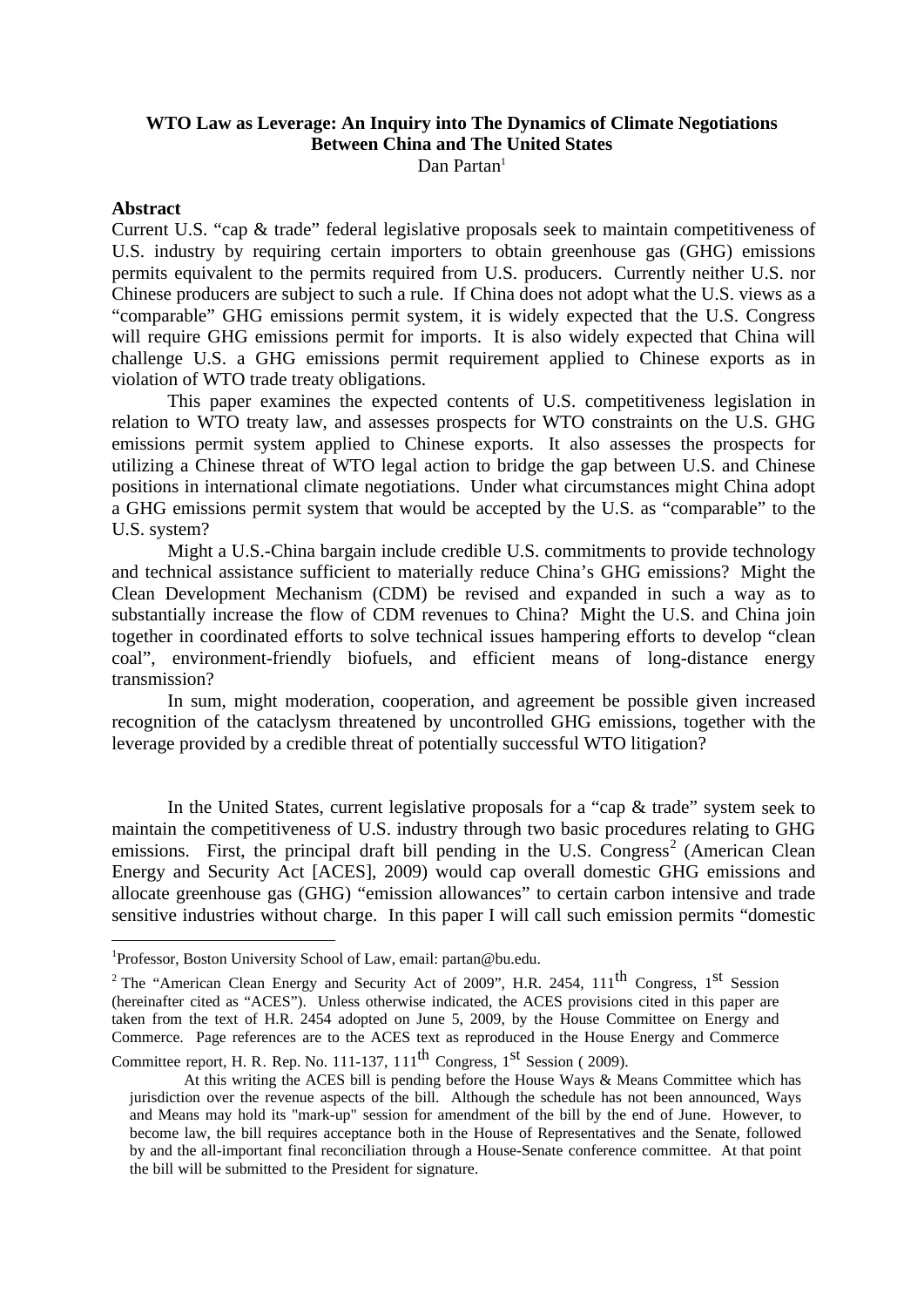emission allowances". Second, in certain circumstances, the draft bill would require importers to obtain "international emission allowances" equivalent to the domestic emission allowances required from U.S. GHG emitters. Whereas domestic emission allowances account for actual GHG emissions resulting from production and process actions in the United States, international emission allowances account for GHG emissions assumed to have resulted from production and process actions occurring abroad with respect to certain products imported into the United States.

 Currently neither U.S. GHG emitters nor Chinese exporters are subject to emissions allowance requirements. However, if China or some other major exporter does not adopt what the U.S. views as a "comparable" GHG emissions allowance system, it is widely expected that the U.S. Congress will require some form of GHG emissions permit for imports of certain carbon intensive goods. It is also widely expected that China or some other exporter will challenge U.S. a GHG emissions permit requirement as applied to their exports as in violation of WTO trade treaty obligations.

This paper examines the proposed contents of U.S. competitiveness provisions in relation to WTO treaty law, and assesses prospects for WTO constraints on the proposed U.S. GHG emissions permit system. With this in mind, the paper assesses the prospects for utilizing threats of WTO legal action to bridge the gap between U.S. and Chinese positions in bilateral or international climate negotiations.<sup>3</sup>

The following are among the issues potentially resolvable through such a strategy. Under what circumstances might China adopt a GHG emissions permit system that would be accepted by the U.S. as "comparable" to the U.S. system? Might a U.S.-China bargain include credible U.S. commitments to provide technology and technical assistance sufficient to materially reduce China's GHG emissions? Might the Clean Development Mechanism (CDM) be revised and expanded in such a way as to substantially increase the flow of technology and of CDM revenues to China? Might the U.S. and China join together in coordinated efforts to solve technical issues hampering such carbon emissions mitigation efforts as programs to develop "clean coal" power plants, environment- friendly biofuels, or efficient means of long-distance energy transmission?

This discussion has three parts. The first is a brief description of salient provisions of "ACES", the "American Clean Energy and Security Act of 2009"<sup>4</sup>, which is the leading climate bill pending in the U.S. Congress (ACES, 2009). At this writing, ACES has been adopted as amended by the Committee on Energy and Commerce, which is the lead House committee on energy legislation, and is pending before seven other House committees, chief among which is the House Ways and Means Committee. As the House committee primarily responsible for revenue legislation, Ways and Means will examine and perhaps amend provisions concerning both emitters' rebates and importers' emissions allowances, which are discussed in the first part of this paper.

The second part of the paper briefly examines key WTO treaty provisions to assess their potential application in WTO litigation concerning the conformity of ACES with U.S. treaty obligations. The final part will suggest that the dynamics of China-U.S. climate relations may be materially affected by the availability of a WTO forum for interpreting WTO treaty provisions and applying them to climate measures such as ACES.

The key word here is "dynamics". With the election of Barack Obama and the

 $3$  Although details of discussions have not been released, U.S. and British newspapers report recent meetings between U.S. and Chinese climate officials (Broder& Ansfield, 2009; Goldenberg, 2009).

<sup>&</sup>lt;sup>4</sup> "Salient" refers to ACES bill provisions most closely related to treaty commitments under WTO agreements.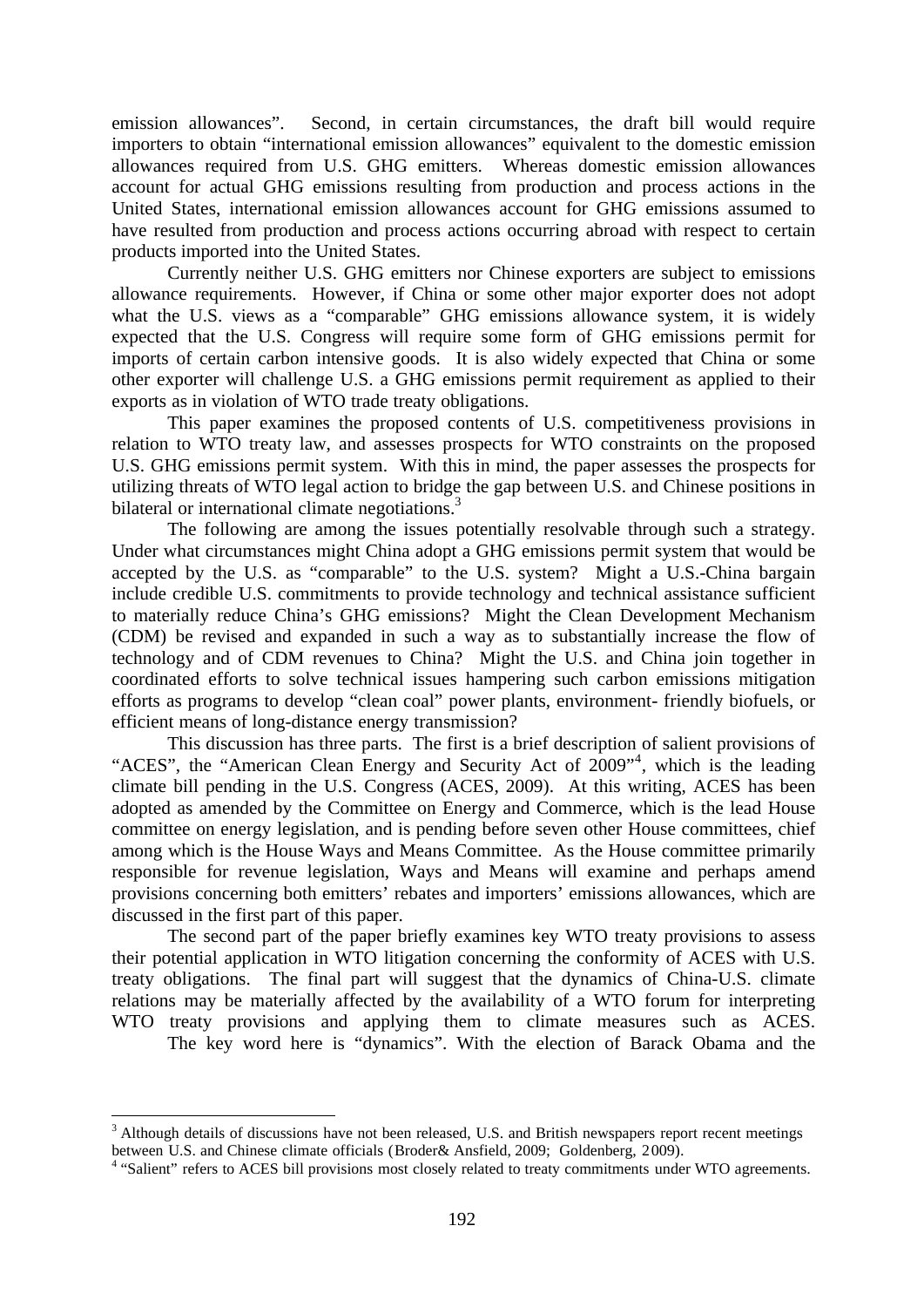appointment of his "dream team" of energy and climate officials<sup>5</sup>, the U.S. clearly expects to play a leadership role in international efforts to restrict global greenhouse gas emissions. Having surpassed the U.S. as the world's largest source of current greenhouse gas emissions, and considering its increasing need for efficient energy resources, China is similarly poised for leadership. It may well be that the success or failure of the current international climate negotiations will depend upon the ability of China and the United States to reach a common understanding and a joint approach to the design of a post- Kyoto GHG emissions control system. Hence the inquiry here addresses the dynamics of the China-U.S. climate negotiations – and the important role that might be played by WTO treaty obligations and the WTO judicial process.

#### **American Clean Energy and Security Act of 2009 (ACES)**

Although the details of a U.S. "cap and trade" system remain unsettled, there is no longer doubt that the U.S. will adopt domestic GHG controls through a "cap and trade" system. Led by Barack Obama, the U.S. government now accepts that the global warming trend is real, and that anthropomorphic GHG emissions are the principal cause of global warming. The U.S. also accepts IPCC findings that climate change affects many natural systems, including rising sea levels, altered drought and rainfall patterns, and "poleward and upward shifts in plant and animal ranges" that affect human health through "changes in infectious disease vectors"6 (Intergovernmental Panel on Climate Change [IPCC], 2007).

ACES is essentially a lengthy omnibus bill (originally 946 pages). The bill adds a new title VII (ACES, 2009, § 311; H. R. Rep. No. 111-137, 2009, p. 131 ff) to the existing U.S. Clean Air Act: "Title VII—Global Warming Pollution Reduction Program", and names that Title together with scattered other ACES sections, the "Safe Climate Act" (ACES, 2009, § 301; H. R. Rep. No. 111-137, 2009, p. 131). The Act recites a legislative "finding" that "Global warming poses a significant threat to the national security, economy, public health and welfare, and environment of the United States, as well as of other nations" (ACES, 2009,

 $\S$  311; H. R. Rep. No. 111-137, 2009, p. 131). The bill's "findings" further specify that: "Because they induce global warming, greenhouse gas emissions cause or contribute to injuries to persons in the United States", including *inter alia* "disease and loss of life", "damage to property and other interests related to ocean levels", "scarcity of water", and "worsening of tropospheric air pollution" (ACES, 2009, § 311; H. R. Rep. No. 111-137, 2009, p. 131-132).

The Safe Climate Act sets goals of capping and progressively reducing GHG emissions from sources specified in the bill, which includes approximately 85% of total U.S. emissions. The cap is intended to achieve to the following reductions measured as percentages of U.S. 2005 emissions: reductions in 2012 to 97%; in 2020 to 83%; in 2030 to 58%; and in 2050 to 17% of emissions from covered GHG sources (ACES, 2009, § 311; H.

<sup>&</sup>lt;sup>5</sup> In contrast to the Bush administration, high officials appointed by President Obama are committed to actions that reduce and control U.S. greenhouse gas emissions. These include Steven Chu, Secretary of Energy, Gary Locke, Secretary of Commerce, Lisa Jackson, Administrator of the Environmental Protection Agency (EPA), Todd Stern, State Department Special Envoy on Climate Change, Carol Browner, White House "Climate Czar", and John Holdren, Science Adviser to the President.

 $6$  Intergovernmental Panel on Climate Change (IPCC),  $4<sup>th</sup>$  Assessment Report (2007). The referenced provisions are merely a brief sample of IPCC findings. The House Energy and Commerce Committee report reviews many domestic and international impacts of climate change including the findings of climate scientists and of the IPCC (H. R. Rep. No. 111-137, 2009, p. 300-316).

<sup>&</sup>lt;sup>7</sup> Adding section 701(a)(1) to the Clean Air Act. <sup>8</sup> Adding section 701(a)(3) to the Clean Air Act.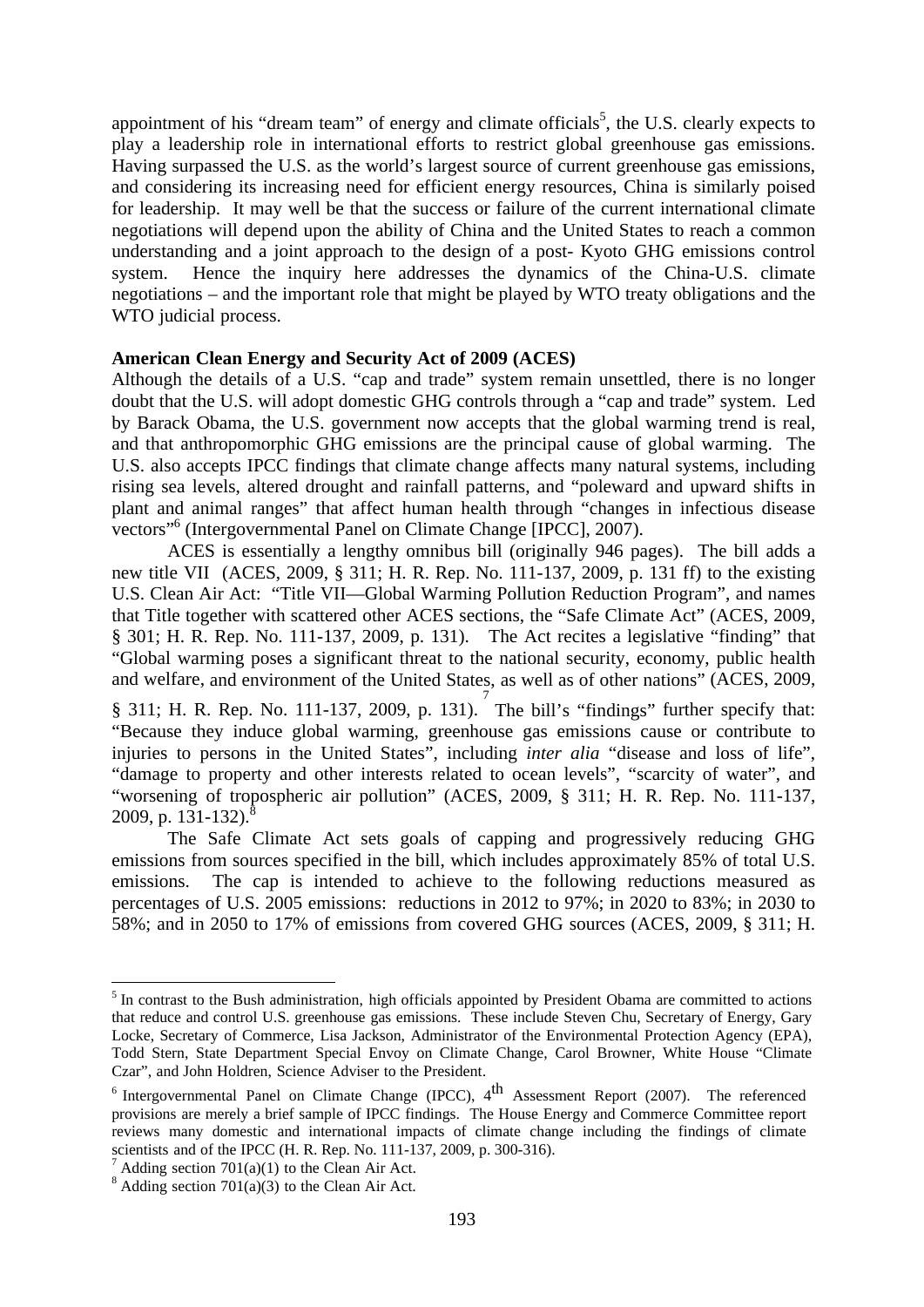R. Rep. No. 111-137, 2009, p. 132-133).<sup>9</sup> Although these statutory goals fall short of the rate of GHG emission reduction called for by some scientists and by some other governments, the Safe Climate Act provides a measure of flexibility through the provisions described below.

Every four years beginning in 2013, the U.S. Environmental Protection Agency (EPA) is directed to submit to Congress an analysis of the status of worldwide GHG reduction efforts based on an extensive list of the latest scientific information (ACES, 2009, § 311; H. R. Rep. No. 111-137, 2009, p. 133-134)<sup>10</sup>, including IPCC assessments. Beginning with its quadrennial assessment report in 2017, the EPA analysis is specifically required to include:

> … the status of worldwide greenhouse gas reduction efforts, including implementation of … policies, both domestic and international, for reducing greenhouse gas emissions, preventing dangerous atmospheric concentrations of greenhouse gasses, preventing significant irreversible consequences of climate change, and reducing vulnerability to the impacts of climate change (ACES, 2009,  $\S 311$ ; H. R. Rep. No. 111-137, 2009, p. 133).<sup>11</sup>

 The quadrennial EPA assessment must specifically address whether the actions of the United States and other countries are "sufficient to avoid"

> (A) atmospheric greenhouse gas concentrations above 450 parts per million carbon dioxide equivalent; [and]

> (B) global average surface temperature 3.6 degrees Fahrenheit (2 degrees Celsius) above the pre-industrial average, or such other temperature thresholds as the [EPA] Administrator deems appropriate (ACES, 2009, § 311; H. R. Rep. No. 111-137, 2009, p. 135).<sup>12</sup>

 As noted below, the bill's specifications of 450 ppm and 2 degrees Celsius as thresholds of dangerous atmospheric GHG concentrations do not reflect an international scientific consensus. Nevertheless some flexibility is provided by the authority of the EPA Administrator to find that some other temperature threshold is appropriate in light of an emerging scientific consensus.

Most importantly, each quadrennial EPA report must specify the quantity of additional global reductions in GHG emissions that would be needed to avoid exceeding the GHG concentration and the temperature thresholds specified in the bill or by the EPA Administrator (ACES, 2009, § 311; H. R. Rep. No. 111-137, 2009, p. 135).<sup>13</sup> Furthermore, the bill calls upon the premier independent scientific body in the United States, the National Academy of Sciences  $(NAS)^{14}$ , to review the EPA quadrennial report, and to analyze the

<u>.</u>

<sup>&</sup>lt;sup>9</sup>Adding 703 to the Clean Air Act.

<sup>&</sup>lt;sup>10</sup> Adding 703 to the Clean Air Act, House Report pp. 132-33.<br><sup>11</sup> Adding section 705(a)(3) to the Clean Air Act.<br><sup>12</sup> Adding section 705(e)(2)(A) & (B) to the Clean Air Act.<br><sup>13</sup> Adding section 705(f)(3)(B) to the Clean Incorporation, the NAS role is to "investigate, examine, experiment, and report upon any subject of science or art" whenever called upon to do so by any department of the government. NAS membership is composed of approximately 2,100 members and 380 foreign associates, of whom nearly 200 have won Nobel Prizes. Members and foreign associates are elected in recognition of their distinguished and continuing achievements in original research. The Academy is governed by a Cond consisting of twelve members (councilors) and five officers, elected from among the Academy membership. [Based on the Academy website www.nasonline.org.]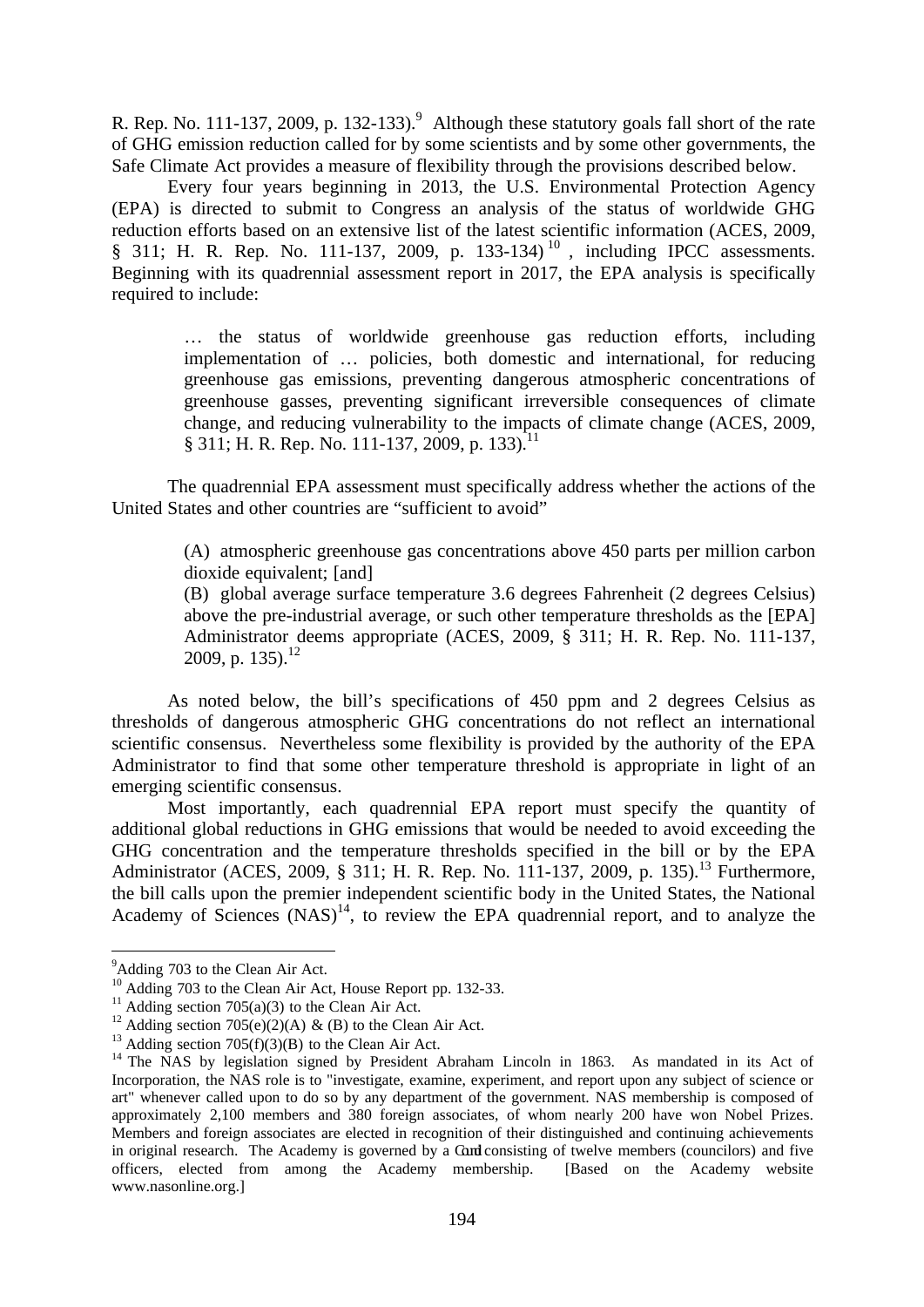technologies that would be needed to achieve the GHG emission reductions recommended by the EPA. Both the EPA quadrennial report and the National Academy analysis are to be submitted to Congress (ACES, 2009, § 311; H. R. Rep. No. 111-137, 2009, p. 135).<sup>15</sup> As is normal under United States law, each of the many federal agency reports in the climate review process will be available to the public, and several committees of the Congress will likely hold public hearings when additional GHG emissions restrictions are proposed.

Finally, at the White House level, two years after each quadrennial EPA report, the President is required to "direct relevant Federal agencies to use existing statutory authority to take appropriate actions identified" in the EPA quadrennial assessments (ACES, 2009, § 311; H. R. Rep. No. 111-137, 2009, p. 135).<sup>16</sup>

Furthermore,

[I]n the event that the National Academy of Sciences has concluded … that the United States will not achieve the necessary domestic greenhouse gas emissions reductions, or that global actions will not maintain safe global average surface temperature and atmospheric greenhouse gas concentration thresholds, the President shall submit to Congress a plan identifying domestic and international actions that will achieve necessary additional greenhouse gas reductions, including any recommendations for legislative action (ACES, 2009, § 311; H. R. Rep. No. 111-137, 2009, p. 135).<sup>17</sup>

 As is normal in so wide-ranging a legislative effort as ACES, ultimate control over changes in U.S. GHG emissions policy would be reserved to Congress. However, insofar as the GHG emissions cap is concerned, ACES vests considerable influence, regulatory authority, and operational control in EPA, which is an administrative agency within the Executive Branch. The quoted ACES provisions delegate to the EPA and also to the nongovernmental expert body, the National Academy of Sciences, two crucial issues rolled into a single question: whether the statutory danger thresholds and existing GHG emission controls are adequate to avoid climate catastrophe. While the adequacy of the danger thresholds may be addressed in terms of climate science, the question of the appropriate governmental response raises issues of societal values.

Much is now known about the climate change consequences of global warming, but the point at which atmospheric concentrations of GHG emissions could cause "runaway" GHG emissions remains subject to sharp differences of opinion among climate scientists. An example would be the loss of heat-reflective ice cover in Greenland and Antarctica, which would accelerate surface warming in Arctic and Antarctic regions. This would potentially cause vast areas of permafrost to melt, releasing large amounts of the potent greenhouse gas methane. Such an event has been seen as a so-called "tipping point" at which runaway GHG emissions can no longer be brought under control (H. R. Rep. No. 111- 137, 2009, p. 297-298).

Through the statutory reference to "global actions [that] will not maintain safe global average surface temperature and atmospheric greenhouse gas concentration thresholds", Congress plainly calls upon the EPA and the National Academy of Sciences to assess the adequacy of the statute's danger thresholds: atmospheric concentrations increase to 450 ppm CO2 equivalent, and global average surface temperature increase of 2 degrees Celsius. Since these benchmarks function as the basis for the ACES GHG emissions cap, such a finding would imply an urgent need for more stringent measures to reduce carbon emissions. But

<sup>&</sup>lt;sup>15</sup>Adding section 706(a) to the Clean Air Act.<br><sup>16</sup> The first occasion for Presidential action thus comes in 2015. Adding section 707(1) to the Clean Air Act. <sup>17</sup> Adding section 707(2) to the Clean Air Act.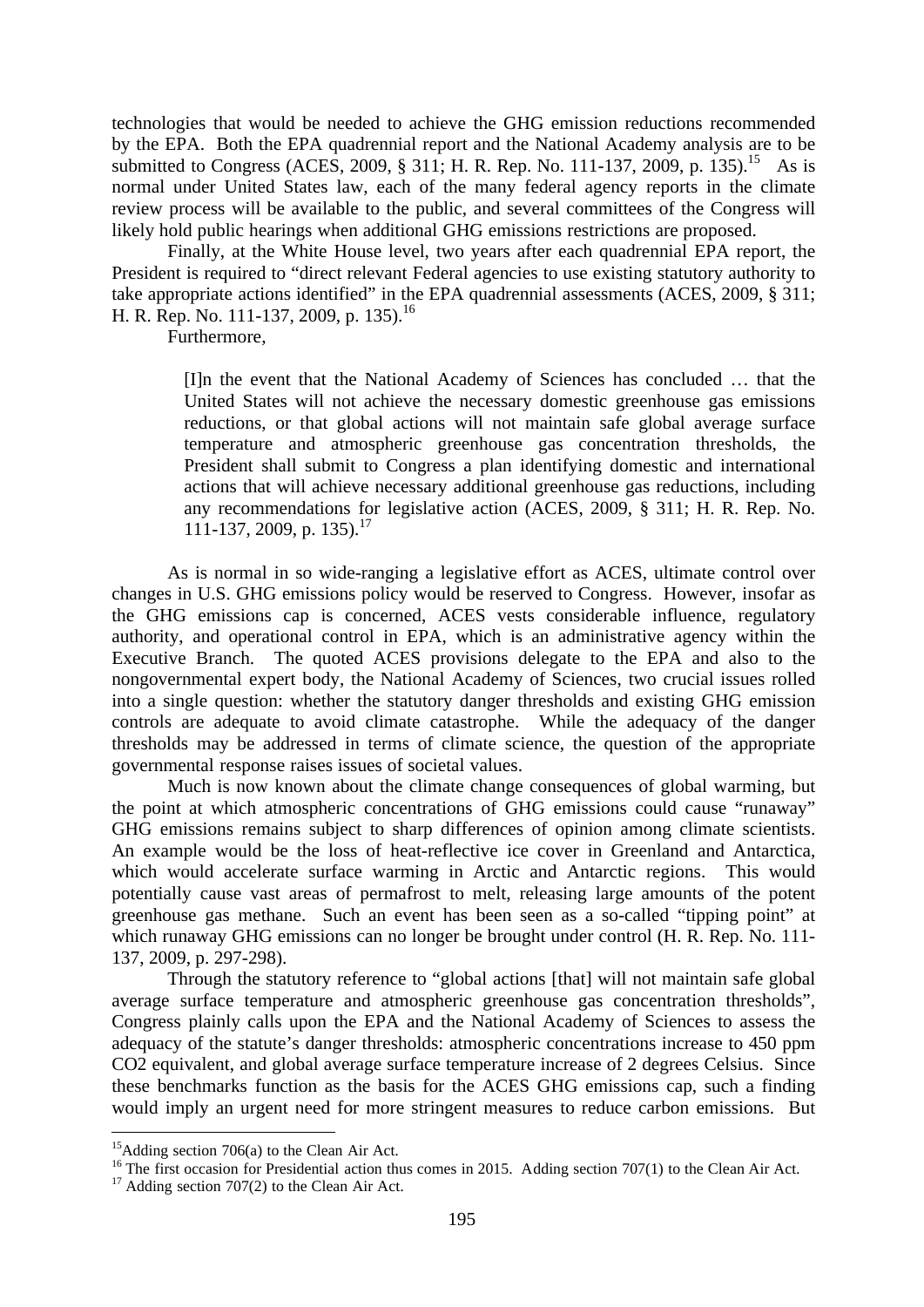climate science can do no more than address the risk in terms of greater or lesser degrees of confidence (IPCC, 2005). Governments responding to such risks need to evaluate proposed measures in light of societal values.

If the EPA or the NAS were to determine that existing measures are not adequate to avoid danger levels, the operational question then becomes: what measures would be needed to maintain GHG emissions levels below the amount projected to exceed the danger point? Implicit in this issue is the degree of risk that would be responsible in light of the potential for harm resulting from exceeding a "tipping point". The stringency – and therefore the costs – of a government's response to such a risk more directly concerns societal values, which will be addressed by Congress, but are not likely to be the subject of international negotiation.

In this scenario it may be difficult to separate scientific issues from values issues, but such a separation is needed for clarity of analysis. The causal links between GHG emissions, climate change, and its consequences, are now subject to a growing body of scientific evidence – which increasingly provides a solid basis for policy analysis. In contrast, the value basis for tolerable risk levels is not subject to scientific analysis. Each government must clarify its societal values and strive for transparency in its choice of responsive measures. Care must be taken to view science – determining the causes and consequences of climate change – independently of societal values that structure tolerable risk levels and appropriate responses.

#### **Structure of the ACES Emission Allowances Program**

Beginning in 2012, the ACES emission allowance requirement applies to "covered entities" which include all electricity generators, and producers or importers of petroleum- or coalbased liquid fuels, or natural gas liquids where combustion of the fuel results in emission of more than 25,000 metric tons of carbon dioxide equivalent annually. In 2014 the emission allowance requirement is extended to industrial facilities that manufacture certain products or that burn fossil fuels at the same 25,000 metric ton emission standard as applied to producers of liquid fuels. Certain natural gas distributors are also covered entities beginning in 2016.<sup>18</sup>

 The ACES emissions cap is structured to begin with issuance by the EPA Administrator in calendar year 2012 of the number of emission allowances equivalent to 97% of the GHG emissions by covered entities in 2005. The number of emission allowances issued in 2012 (about 4.6 billion) rises to about 5.5 billion in 2016 as additional facilities become subject to the emission allowance requirement. The emissions cap then tightens; the number of allowances issued drops by roughly 100 to 150 million per year until it reaches slightly over 1 billion for the year 2050 and following years (ACES, 2009, § 311; H. R. Rep. No. 111-137, 2009, p. 143-144).<sup>19</sup>

 Although the Obama administration had originally wanted emission allowances to be auctioned with the auction revenue included in the federal government budget, the House Energy and Commerce Committee bill would initially auction less than 30 percent of emission allowances, which would drop to 17.5% by 2016 as additional entities became covered by the emissions cap. The remainder, i.e., 82.5% in 2016, would be distributed free of charge (H. R. Rep. No. 111-137, 2009, p. 362).

From 2016 through 2025, 35% of the emission allowances would be allocated to the electricity sector without charge for the benefit of electricity consumers, and 9% would be allocated for the benefit of natural gas consumers. In addition, for each year, 2012 through 2050, 15% of the emission allowances would be allocated for the benefit of low income

 $^{18}$  Covered entities are more fully described in H. R. Rep. No. 111-137, 2009, pp 360-361.

<sup>&</sup>lt;sup>19</sup> Adding section 721(e) to the Clean Air Act.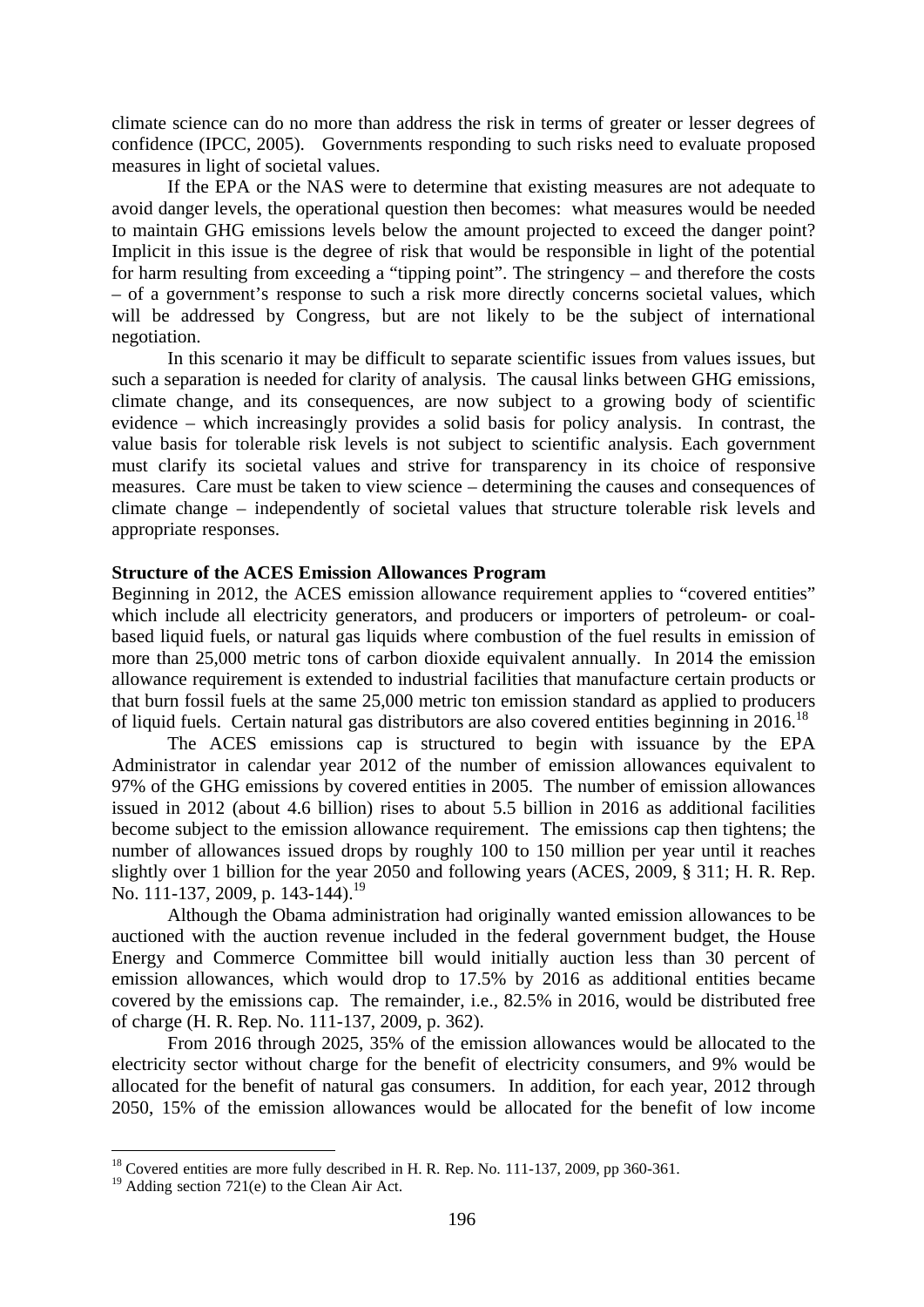consumers. ACES provides for many other generally much smaller free allocations of emissions allowances for various purposes and varying time periods. These include home heating oil and propane consumers, support for carbon capture and sequestration, investment in energy efficiency and renewable energy, and rebates to certain energy-intensive, tradeexposed industries (ACES, 2009, § 321; H. R. Rep. No. 111-137, 2009, p. 177-180).<sup>20</sup> An economist who recently examined ACES allowances, their intended recipients, the purposes for which they would be issued, and the varying free distribution periods and percentages concluded that "80% of the value of [freely distributed emission allowances] accrue to consumers and public purposes, and some 20% accrue to covered, private industry." (Stavins, 2009). $^{2}$ 

#### **Emission Allowance Rebate and International Reserve Allowance Programs**

In addition to freely distributed emission allowances, ACES establishes two programs that address the competitiveness impacts of the U.S. industry in light of the costs of the cap-andtrade program. First, the "Emission Allowance Rebate Program" provides rebates to certain industrial sectors to compensate for costs incurred in compliance with ACES emission limits. Second, the "International Reserve Allowance Program" authorizes the President to require that in certain circumstances, importers of certain products obtain "international reserve allowances" intended to address the competitive imbalance in the costs of production resulting from the difference between costs of complying with ACES and the costs, if any, of complying with GHG emission programs in other countries (ACES, 2009, § 401; H. R. Rep. No. 111-137, 2009, pp. 229-230).<sup>22</sup>

 The basic purpose of the Emission Allowance Rebate Program is stated to be preventing "carbon leakage" by rebating the bill's GHG emission costs to firms in eligible domestic industrial sectors. "Carbon leakage" is defined as a "substantial increase" in GHG emissions "in other countries" if such increase is caused by a cost of production increase in the U.S. resulting from implementation of the ACES legislation (ACES, 2009, § 401; H. R. Rep. No. 111-137, 2009, p. 225).<sup>23</sup> To be eligible for a rebate, the firm must be in an industrial sector that satisfies one of the following two criteria:

First. the sector must have *either* an "energy intensity" *or* a "greenhouse gas intensity" of at least  $5\%^{24}$ , *plus* a trade intensity of at least  $15\%^{25}$ ; or,

Second, the sector must have a "very high energy or greenhouse gas intensity of at least 20% (ACES, 2009, §764(b)(2)(A)(ii); H. R. Rep. No. pp. 226).<sup>26</sup>

Calculations formulae (summarized in footnotes) show that access to rebates

 $20$  Emissions Allowance Rebate Program, adding section 782 to the Clean Air Act. The rebate program is separately described below. <sup>21</sup> The writer states that his analysis is based on the Waxman-Markey ACES bill as amended by the House

Energy and Commerce Committee.<br><sup>22</sup> International Reserve Allowance Program, adding sections 766-767 to the Clean Air Act.<br><sup>23</sup> Adding section 763(1) to the Clean Air Act.<br><sup>24</sup> To calculate "energy intensity", *divide* (t

<sup>(</sup>value of the shipments of the sector). To calculate "greenhouse gas intensity", *divide* [the number 20 *multiplied by* (the number of tons of direct and indirect CO2 equivalent GHG emissions)] *divided by* (the value of the shipments of the sector) (ACES, 2009, §764(b)(2)(A)(i); H. R. Rep. No. pp. 225-226).

<sup>&</sup>lt;sup>25</sup> To calculate "trade intensity", *divide* (the value of total imports and exports of the sector) by (the value of shipments + the value of imports of the sector) (ACES, 2009,  $\frac{$764(b)(2)(A)(ii)}{[4](2)(A)(ii)}$ ; H.R. Rep. No. 111-137, p. 226).

<sup>&</sup>lt;sup>26</sup> Note that the criteria given here indicate *presumptively* eligible sectors; the EPA may designate additional eligible sectors. (ACES, 2009, §764(b)(3); H. R. Rep. No. pp. 227).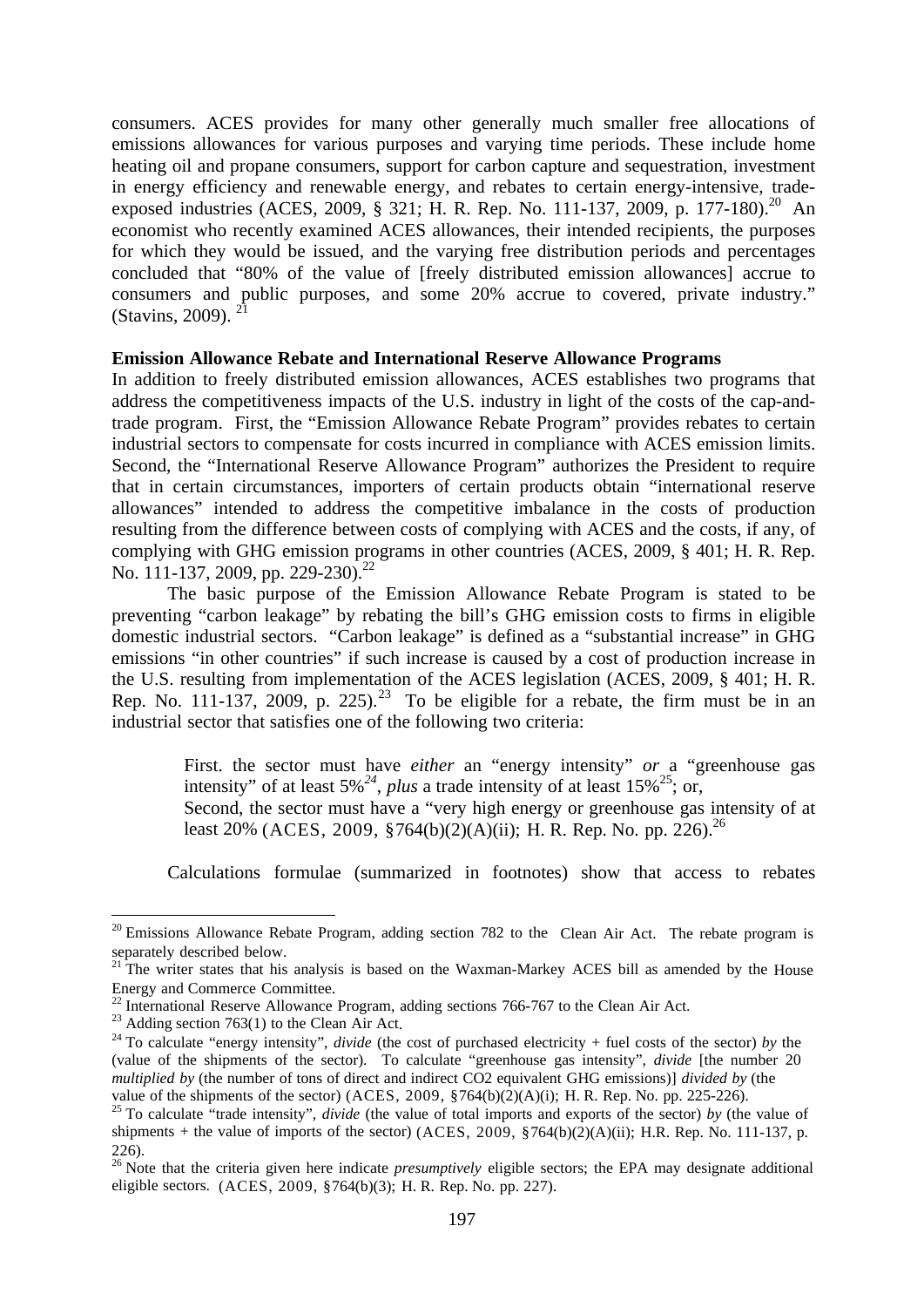increases as either the sector's energy costs or its GHG emissions increase; trade intensity increase similarly increases access to rebates as either or both imports and exports increase.

The ACES Emission Allowance Rebate Program includes both "covered entities"<sup>27</sup> and firms that are not "covered entities", but operate in an eligible industrial sector that satisfies the criteria summarized above. Calculation of rebates differs according to whether the industrial entity is or is not a "covered entity".

For covered entities, rebates include both direct and indirect compliance costs, which are termed "direct and indirect carbon factors". Rebates for other industrial firms in an eligible sector are measured solely by indirect compliance costs. Direct compliance costs are carbon emission costs incurred by covered entities; indirect compliance costs are carbon emission costs passed along to both covered entities and other eligible entities by their electricity providers. Where emissions allowances were freely allocated to an electricity provider and used for the benefit of industrial consumers, rebates for indirect costs are adjusted to avoid rebates for costs that were not incurred by the industrial entity (ACES, 2009, §765(b)(1)-(3); H.R. Rep. No. 111-137, p. 228-229). The total distribution of rebates for any year is limited to the amount of emission allowances allocated to the Emission Allowance Rebate Program for that year (ACES, 2009, §321; H.R. Rep. No. 111-137, p.  $178$ .  $^{28}$ 

As noted earlier, the ACES bill also provides for an "International Reserve Allowance Program" that authorizes the President to require importers' "international reserve allowances" intended to address the competitive imbalance resulting from the difference between costs of complying with ACES, and the costs of complying with a GHG emission program, if any, in the exporting country. The program applies to imports of "primary products" which are defined as products manufactured by an eligible industrial sector that are:

> (A) iron, steel, steel mill products (including pipe and tube), aluminum, cement, glass (including flat, container, and specialty glass and fiberglass), pulp, paper, chemicals, or industrial ceramics; or

> (B) any other manufactured product that is sold in bulk for purposes of further manufacture or inclusion in a finished product (ACES, 2009, §401; H.R. Rep. No. 111-137, p. 225).<sup>29</sup>

 To invoke the international reserve allowance requirement with respect to imports of primary products in an eligible industrial sector, the President must first determine whether  $70\%$  or less of the global output<sup>30</sup> for the sector is produced or manufactured in countries that meet at least one of the following four criteria (ACES, 2009, §767(c); H.R. Rep. No. 111-137, p. 230):

> 1. The country is a party to an international agreement to which the United States is a party that includes a nationally enforceable greenhouse gas emissions reduction commitment for that country that is at least as stringent as that of the United States.

<sup>&</sup>lt;sup>27</sup> "Covered entities" are defined in ACES section 312, adding Title VII to the Clean Air Act. (ACES, 2009). Also see the summary description earlier in this paper.<br><sup>28</sup> Adding section 782(e) to the Clean Air Act, concerning "Trade Vulnerable Industries". The allocation is

<sup>2%</sup> of the emission allowances for 2012 and 2013, but 15% for the year 2014, and 15% multiplied by various factors for subsequent years.<br><sup>29</sup> Adding section 763 to the Clean Air Act.

<sup>&</sup>lt;sup>30</sup> Output means "the total tonnage or other standard unit of production (as determined by the [EPA] Administrator) produced by an entity in an industrial sector." (ACES, 2009, §763(5); H.R. Rep. No. 111-137, p. 222).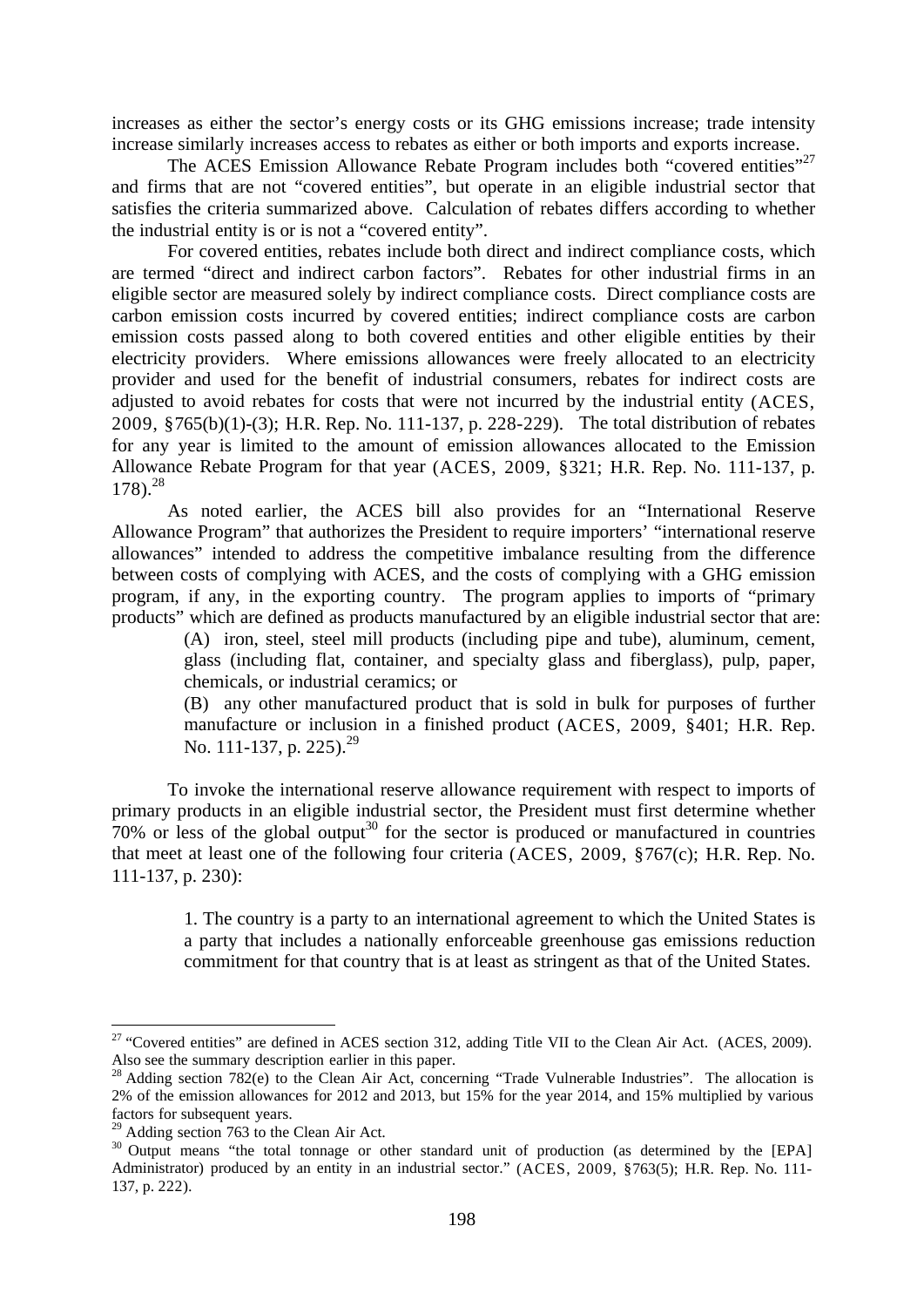2. The country is a party to a multilateral or bilateral emission reduction agreement for that sector to which the United States is a party.

3. The country has an annual energy or greenhouse gas intensity … for the sector that is equal to or less than the energy or greenhouse gas intensity for such sector in the United States in the most recent year for which data are available.

4. The country has implemented policies … that individually or collectively impose an incremental increase on the cost of production associated with greenhouse gas emissions from the sector that is at least 60% of the cost of complying with this title in the United States for such sector, averaged over a twoyear period (ACES, 2009, §767(b); H.R. Rep. No. 111-137, p. 230).

 Next, the President must assess the extent to which either emission allowance rebates or the International Reserve Allowance Program either has or could mitigate or address carbon leakage in the industrial sector at issue (ACES, 2009, §767(c); H.R. Rep. No. 111- 137, p. 230).

Upon making the 70% or less finding and the emission allowance and reserve allowance assessments, the President must then either modify the percentages that govern the direct and indirect carbon cost factors in calculating the emission allowance rebate, or implement the International Reserve Allowance Program for the primary products involved, or take both actions (ACES, 2009, §767(c)(3) and (e); H.R. Rep. No. 111-137, p. 231).

ACES provides that the International Reserve Allowance Program may not begin before January 1, 2025 (ACES, 2009, §766(a)(4); H.R. Rep. No. 111-137, p. 230). It is in essence a border adjustment program with the stated purpose of addressing "the competitive imbalance in the costs of producing or manufacturing primary products in industrial sectors resulting from the difference between" US GHG emission compliance costs and the "costs, if any, of complying in other countries with greenhouse regulatory programs" (ACES, 2009, §766(a)(2); H.R. Rep. No. 111-137, p. 230). Regulations issued by the EPA Administrator would require submission of "appropriate amounts" of international reserve allowances on importation of primary products, and prohibit "the introduction into interstate commerce of a primary product without submitting the required number of international reserve allowances"  $(ACES, 2009, \frac{8}{9}766(a)(1)(B)$  and  $766(a)(1)(D)$ ; H. R. Rep. No. pp. 229-230).

# **WTO Treaty Compliance Issues**

Brief comments about WTO jurisprudence may be useful before addressing WTO treaty compliance issues under key ACES provisions. The three ACES provisions that appear most vulnerable are: (1) The ACES grant of free allocations of emissions allowances; (2) the "Emissions Allowance Rebate Program"; and (3) the "International Reserve Allowance Program". Each provision is summarized above.

 The WTO judicial process is more complex than that of other major international tribunals. In brief, there are four phases to the WTO judicial process: consultations between the parties; proceedings before a Panel; appeals to the Appellate Body; and compliance proceedings. Unlike the International Court of Justice, where the consent of the respondent state is required, WTO Members are obligated by treaty to submit their WTO treaty disputes to the jurisdiction of WTO tribunals. Although they do not bind other WTO Members, decisions of the Appellate Body – and, where not appealed, of WTO Panels – are binding with respect to the states parties to the dispute.

Under the WTO Dispute Settlement Understanding (DSU), the fundamental role of the WTO judicial system is to provide "security and predictability to the multilateral trading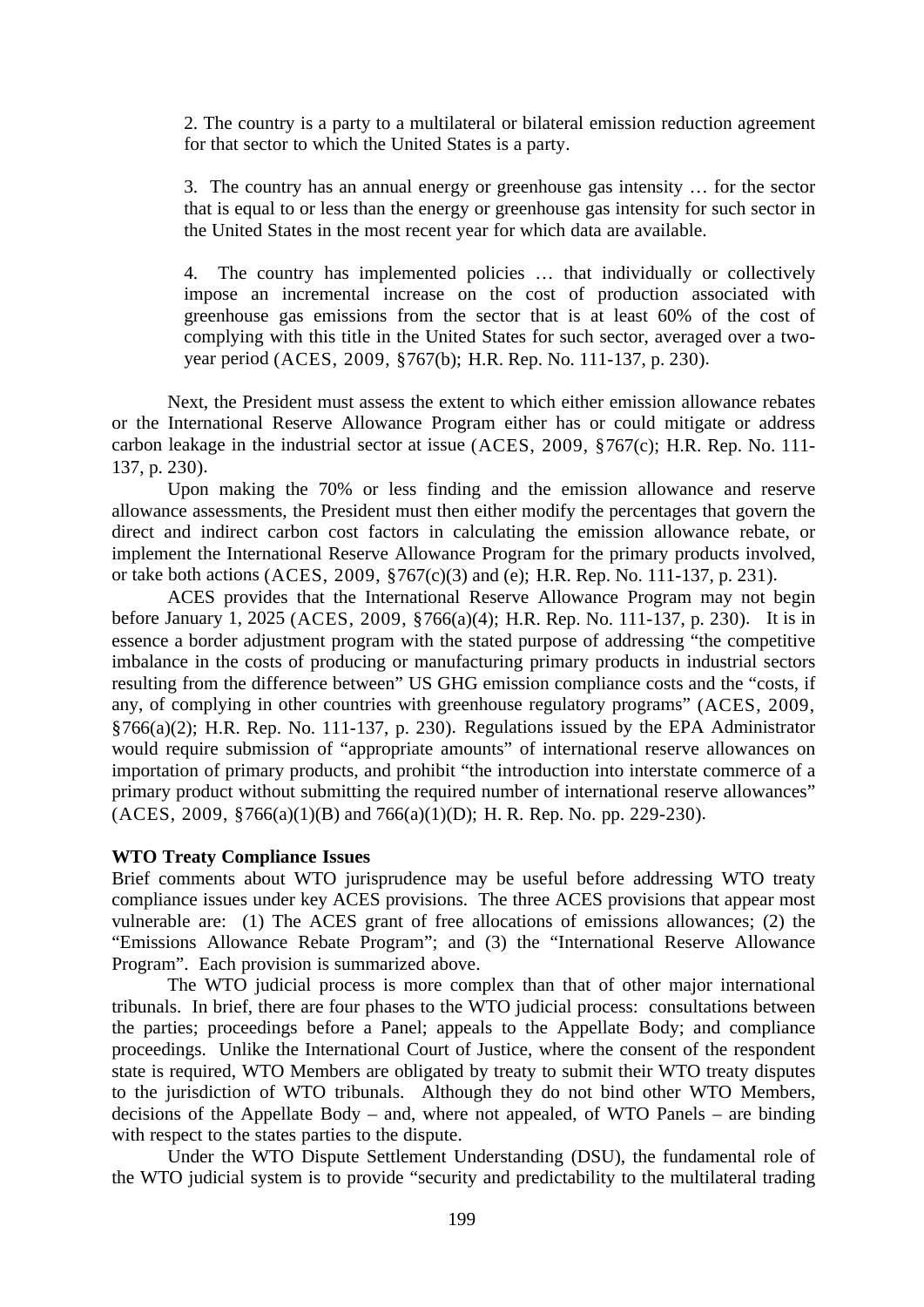system." Hence the purpose of the WTO legal process is "to preserve the rights and obligations of Members under the covered agreements and to clarify the existing provisions of those agreements in accordance with the customary rules of interpretation of public international law." Article 3.2 adds that WTO dispute settlement rulings "cannot add to or diminish the rights and obligations provided in the covered agreements." (DSU, 1994, Article 3:2).

 Thus, although WTO dispute decisions are to "clarify" existing WTO treaty provisions, they must "preserve" rights and obligations, without increasing or reducing those rights or obligations. This careful formulation appears to impose sharp limits on the "clarification" function of dispute settlement, but Article 3.2 structures those limits by mandating that the twin tasks of clarification and preservation be accomplished "in accordance with the customary rules of interpretation of public international law." (DSU, 1994, Article 3:2). In common with international practice generally, the Appellate Body reasonably accepts that customary international law rules of treaty interpretation are embodied in Articles 31-33 of the widely ratified Vienna Convention on the Law of Treaties (1969) ("Vienna Convention" or "VCLT") (*Japan—Taxes on Alcoholic Beverages*, 1996). Also in common with international practice generally, the Appellate Body acknowledges that some existing rules of treaty interpretation have not been codified in the Vienna Convention (*United States—Continued Dumping and Subsidy Offset Act*, 2000, ¶271).

 I should emphasize that treaty interpretation is not a mechanical process that can be accomplished by routine application of clear rules or standards of interpretation to the text of a treaty. Rather, treaty interpretation requires close analysis of the treaty text, deep understanding of treaty interpretation methodology, and sophisticated appreciation of the limits to the interpreter's authority. Thus it is by no means assured that but a single "correct" result will be reached in any specific instance. What is desired and should generally be attainable, however, are interpretations that fall within a relatively narrow band of potential results.

In interpreting provisions of WTO agreements, the Appellate Body has often been quite rigorous and systematic in applying the "rules" of interpretation laid down in Articles 31-33 of the Vienna Convention on the Law of Treaties. Paradoxically, the Appellate Body's focus on rigorous application of international law treaty interpretive methodology is sometimes criticized from both ends of the spectrum: either as far too mechanical an approach or as enabling the Appellate Body to create law by masking insertion of its own unwarranted trade policy judgments into WTO agreements. Neither polar criticism is justified.

Typically Appellate Body review forcefully requires panels to begin with the "*ordinary meaning*" of the treaty text as mandated by VCLT Article 31:1, which calls for interpreting treaty text in light of "*context*" as is narrowly defined in VCLT Article 31:2, and in light of the "object and purpose" of the treaty. The net effect of these provisions is to focus the interpreter's attention on matters intrinsic to the treaty. Although these provisions constitute the "fundamental rule" of treaty interpretation, both panels and the Appellate Body typically need to resort to other provisions of the VCLT, and sometimes to canons of treaty interpretation found in customary international law outside of the Vienna Convention.

The concept of "*ordinary meaning*" is not defined. Although determining "ordinary" meaning will typically require the interpreter to invoke dictionary definitions of the language used in authentic treaty texts, the Appellate Body has observed that:

> [D]ictionaries, alone, are not necessarily capable of resolving complex questions of interpretation, as they typically aim to catalogue *all* meanings of words—be those meanings common or rare, universal or specialized (*United States—Gambling*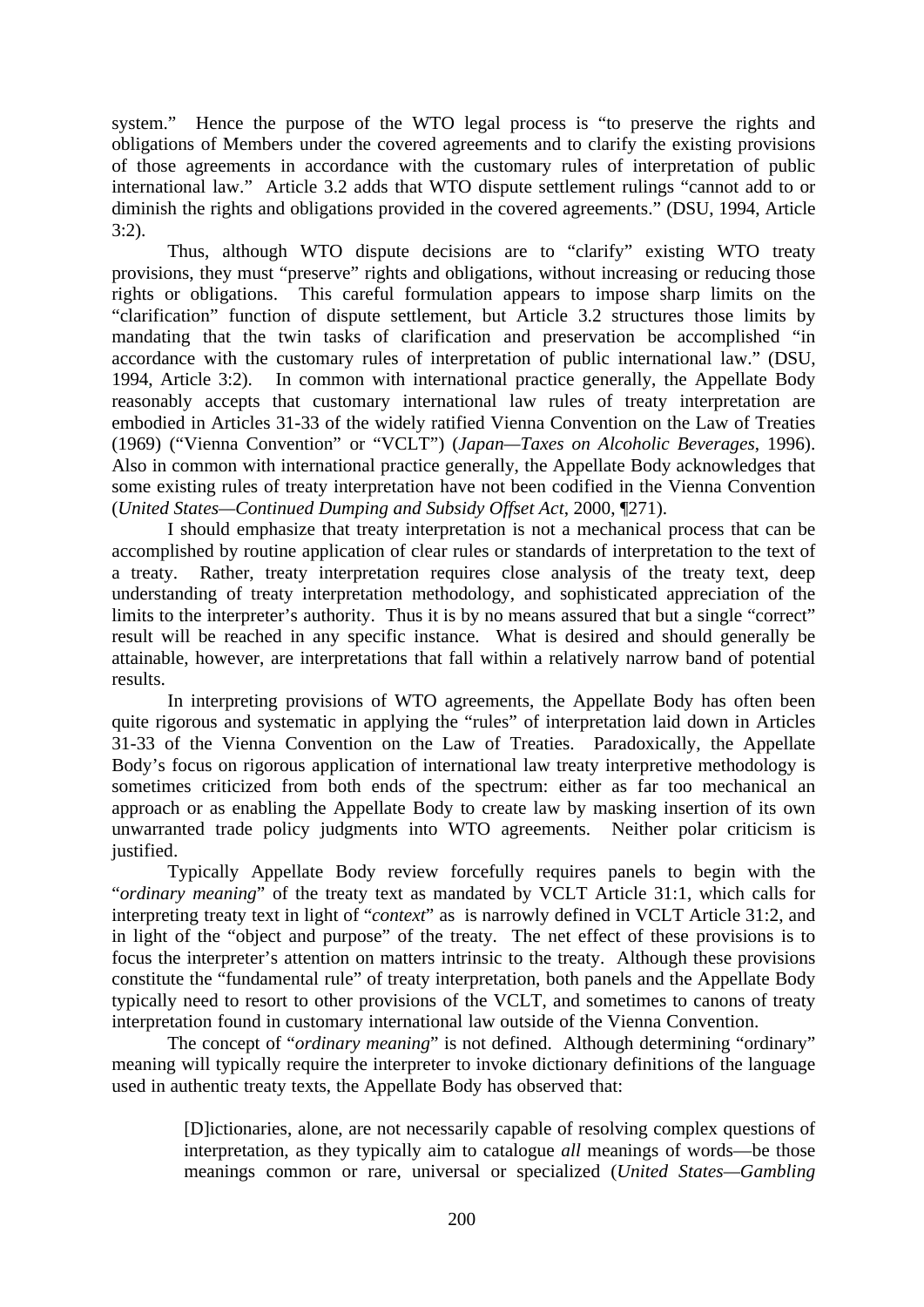## *Services*, 2005, ¶¶ 162-66).

 A focus intrinsic to the treaty is equally clear in deriving meaning from the "*context*" of a contested term. Although the term "context" may often bear a broader meaning, the Vienna Convention gives the concept a narrow scope. VCLT Article 31:2 defines "context" as meaning the treaty text, including its preamble and annexes, together with agreements "relating to the treaty … made between all the parties in connexion with the conclusion of the treaty".

 Article 31 also permits the interpreter to consult three other potential indicators of agreement of the parties regarding the interpretation of the treaty. The first is "any subsequent agreement" "regarding the interpretation of the treaty"; the second is "any subsequent practice" "which establishes the agreement of the parties regarding its interpretation" VCLT Article 31:3(a) & (b). The third reference is to *"*any relevant rules of international law applicable in the relations between the parties" VCLT Article 31:3(c). The interpreter's use of subsequent agreements and subsequent practice moves analysis beyond the text of the treaty, but the focus remains the text the treaty as drafted; to be considered by the interpreter, both subsequent agreements and subsequent practice must relate directly to the interpretation of the treaty. Hence the interpreter's resort to these factors is not a substantial departure from the concept of deriving meaning from indicators of intent "intrinsic" to the treaty.

## **Free Allocation of Emissions Allowances and Emission Allowance Rebate Program**

To challenge free allocation of emissions allowances or the emission allowance rebate program as in violation of the WTO Agreement on Subsidies and Countervailing Measures (Subsidies or SCM Agreement), a WTO Member would need to show that the ACES measures constitute a "subsidy" and cause "adverse effects" to the interests of other Members as those terms are defined in the Subsidies Agreement.

 The SCM definition of a "subsidy" includes, *inter alia*, the following potentially relevant forms of a "financial contribution by a government":

- (i) a government practice [that] involves a direct transfer of funds (e.g. grants, loans, and equity infusion) …;
- (ii) government revenue that is otherwise due is foregone or not collected …;
- (iii) a government provides goods or services other than general infrastructure…. (SCM Agreement, 1994, Article 1.1(a)(1)(i)-(iii)).

 To be "actionable", the subsidy must be "specific" in the sense of applying to "enterprise or industry or group of enterprises or industries", in contrast to grants made pursuant to legislation which "establishes objective criteria or conditions governing the eligibility for, and the amount of, a subsidy". Furthermore, an "actionable" subsidy requires, *inter alia*, "serious prejudice to the interests of another Member", which may arise where "the effect of the subsidy is to displace or impede the imports of a like product of another Member into the market of the subsidizing Member"(SCM Agreement, 1994, Articles 2.1, 2.1(b),  $5(c)$ , and  $6.3(a)$ ). The quoted provisions may serve as the WTO treaty basis for a multifaceted challenge to the wide-ranging free allocation of emission allowances in the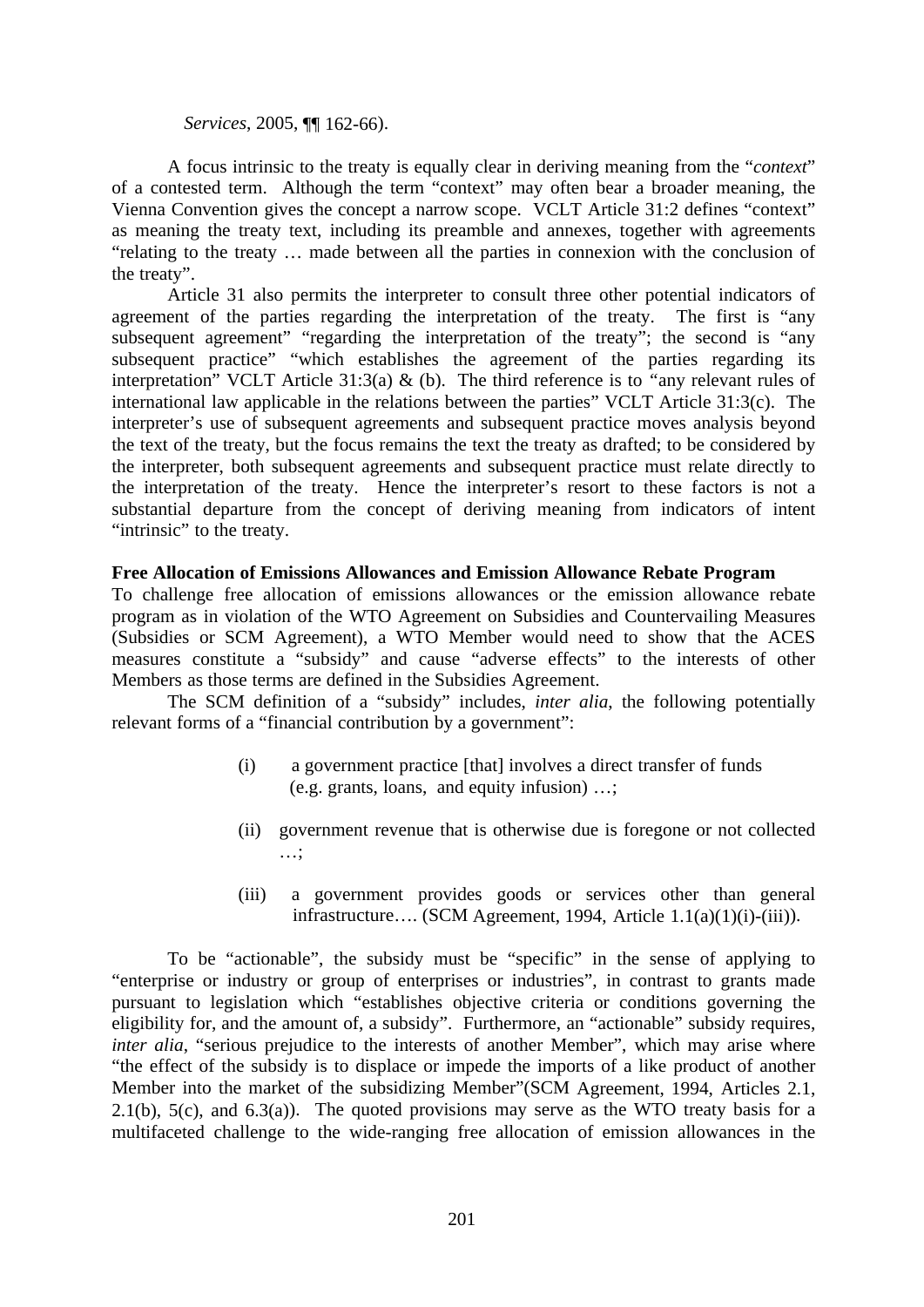ACES bill. $31$ 

 If a subsidies case were brought by an exporter of goods to the U.S. market, the United States may seek to invoke the environmental exception of the General Agreement on Tariffs and Trade (GATT) Article XX(g), which provides:

> Subject to the requirement that such measures are not applied in a manner which would constitute a means of arbitrary or unjustifiable discrimination between countries where the same conditions prevail, or a disguised restriction on international trade, nothing in this Agreement shall be construed to prevent the adoption or enforcement by any contracting party of measures:

. . .  $(g)$  relating to the conservation of exhaustible natural resources if such measures are made effective in conjunction with restrictions on domestic production or consumption; ….

 Although the Subsidies Agreement adopted at the Uruguay Round in 1994 relates to certain articles in the original GATT agreement adopted in 1947, the GATT Article XX "General Exceptions" do not explicitly apply to the other Multilateral Agreements on Trade in Goods adopted at the Uruguay Round. Hence, quite apart from difficulties in interpreting the language of the introductory clause, termed the "chapeau" of Article XX, and its subparagraph (g), reliance on the General Exception of GATT Article XX may be rejected as a defense to claimed Subsidies Agreement violations.

 The Emission Allowance Rebate Program presents much the same subsidy issues as presented by the free allocation of emission allowances, but the WTO analysis may differ owing to the specifications of the program. The eligibility tests imply more limited access to rebates in comparison to the wide scope given to free allocation of emission allowances. The focus on "carbon leakage", defined as a "substantial increase" in GHG emissions "in other countries" if such increase is caused by a cost of production increase in the U.S. resulting from implementation of the ACES legislation, implies that "leakage" refers to a shift of production to countries that do not limit GHG emissions. This might be seen as a "disguised restriction on international trade", disqualifying the program for the "general exception" provision of GATT Article XX(g).

Both measures, the free allocation of emission allowances and the Emission Allowance Rebate Program, thus offer considerable scope for WTO legal challenge, involving issues of interpretation and application of WTO treaties that are not easily answered.

The International Reserve Allowance Program offers additional potential legal challenges which, if anything, would be more complex than those arising under the free allocation and emission allowance rebate programs.

As noted, the International Reserve Allowance Program is explicitly intended to address the competitiveness of U.S. industry – the competitive imbalance that results from the difference between costs of complying with ACES, and costs of complying with a GHG emission program, if any, in the exporting country. The program would correct this imbalance – level the playing field – by requiring exporters to acquire emission allowances from the "International Reserve" established by the EPA Administrator.

The fundamental issue presented by the International Reserve Allowance Program is that imports from WTO Members that control GHG emissions in a manner similar to the U.S. are treated differently from exports from WTO Members that have not adopted such

<sup>&</sup>lt;sup>31</sup> See text regarding Emissions Allowance Rebate Program, above.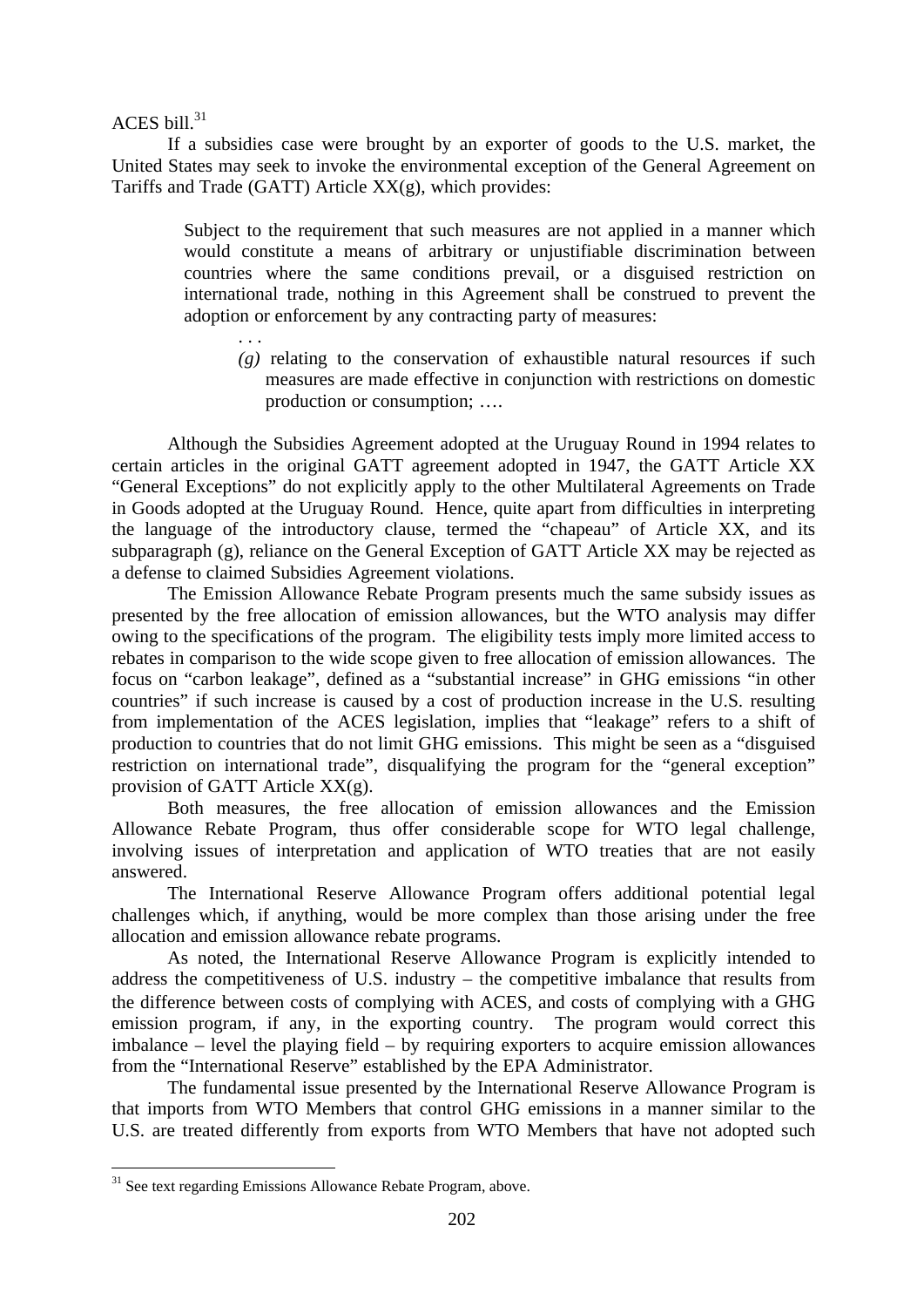controls. GATT Article I:1, General Most-Favoured-Nation Treatment, provides:

With respect to customs duties and *charges of any kind* imposed on or in connection with importation . . . any advantage, favour, privilege or immunity granted by any [WTO] Member to any product originating in or destined for any other country shall be accorded immediately and unconditionally to the *like product*  originating in or destined for the territories of all other [WTO] Members. [italics supplied] $^{32}$ 

 The italicized words "*charges of any kind*" and "*like product*" raise the issues of whether the international emissions allowance requirement is in effect a "charge", and whether a product produced with GHG emission controls is "like" an identical product produced without such controls. The latter is the product versus process or production methods (PPM) issue which has arisen several times under GATT and WTO, but has yet to be finally resolved. Once again these issues provide ample opportunity for WTO litigation.

In addition, the International Reserve Allowance Program presents potential barriers to satisfying the requirements of the chapeau to Article XX. The General Exception clauses of GATT Article XX would of course apply to measures that violate the MFN clause of GATT Article I, but the question may be whether ACES International Reserve provisions violate the chapeau because "applied in a manner which would constitute a means of arbitrary or unjustifiable discrimination between countries where the same conditions prevail, or a disguised restriction on international trade". Since the International Reserve Allowances Program explicitly seeks to correct competitive trade "imbalances", its application will surely seek to restrict international trade, and it may be no defense that the program is not effective until January 1, 2025. The terms of the Article XX chapeau seem to contemplate a measure that has been "applied", which may be argued to postpone analysis until sometime after the effective date for the President's invocation of the International Reserve Allowance Program. Owing to their "chilling effect" on international trade, however, the WTO has, however, adjudicated cases challenging statutory provisions before they were implemented.

#### **WTO Litigation as Leverage in Climate Negotiations**

1

This brief survey of potential WTO legal challenges to ACES provisions is intended to show that the adoption of ACES may trigger potentially well-founded WTO cases unless agreement on GHG controls can be reached between major trading partners. In this context, potential WTO litigation may serve as an impetus to reaching broader agreement on climate issues. The filing of WTO cases will set in motion a lengthy and contentious process that might harden government positions, threaten the WTO dispute settlement system, and become yet another barrier to reaching climate agreement. Might moderation, cooperation, and agreement be possible given increased recognition of the cataclysm threatened by uncontrolled GHG emissions, together with the leverage provided by a credible threat of potentially disruptive WTO litigation?

Perhaps a credible threat of WTO climate litigation would add to the pressure on the United States to reach consensus on a post-Kyoto GHG emissions control regime. One scenario for reaching a broader agreement might be serious planning for a WTO challenge to the ACES legislation – planning that would necessarily be taken seriously by the United States which has always had high stakes in effective WTO trade regulation. Facing such a

 $32$  The original language of GATT Article I:1 referring to "contracting parties" was changed to WTO Members with the establishment of WTO (GATT 1994, ¶ 2(a), Explanatory Notes).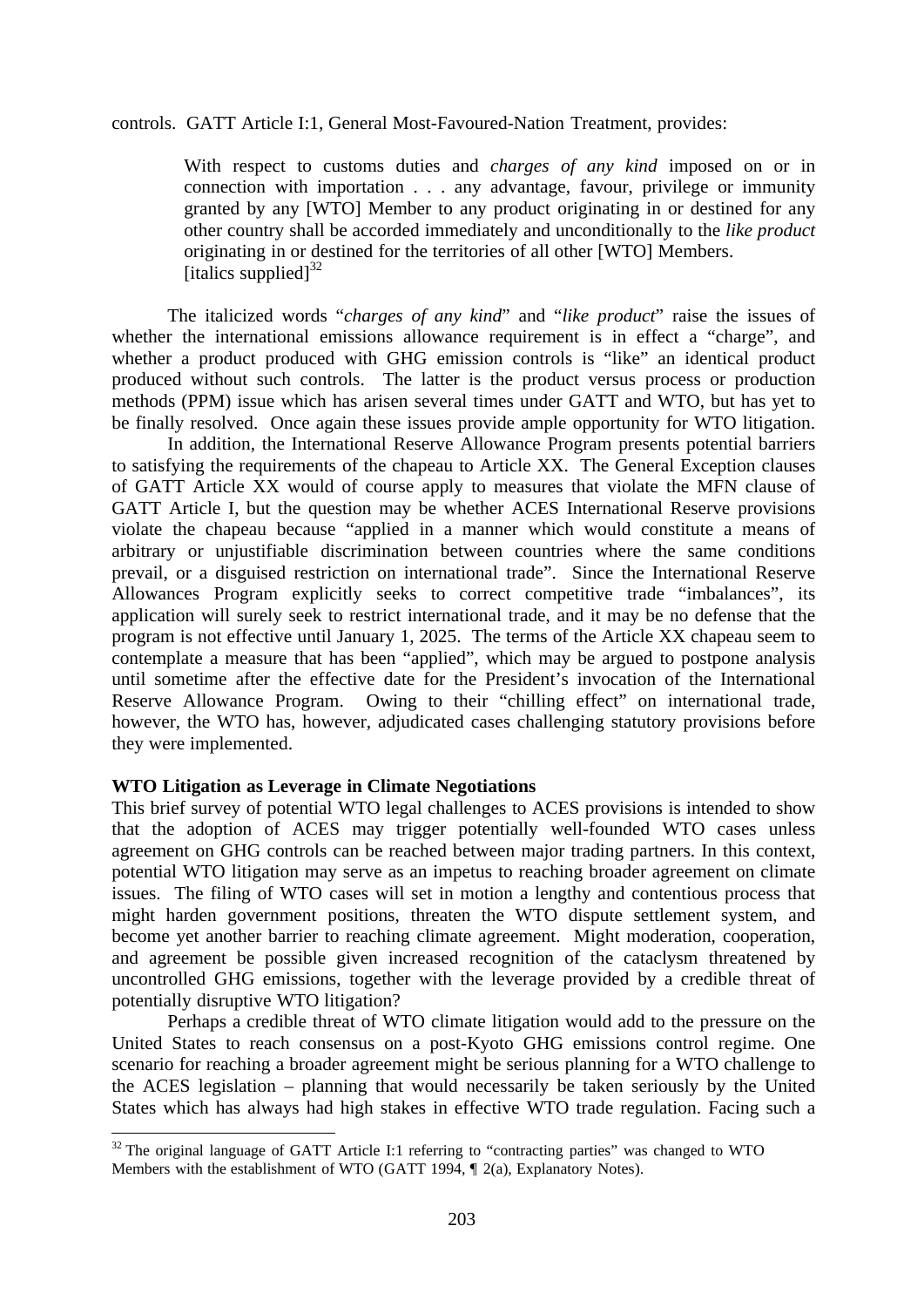challenge, perhaps the United States may be willing move towards effective transfer of GHG emissions reduction technology to developing countries and even to entertain proposals for joint China-U.S. projects aimed at developing technology to address major GHG emissions reduction issues.

Some examples follow: With abundant coal resources, both China and the U.S. would profit from cost-effective carbon capture and sequestration. With rising pressures on food resources, and concerns about energy independence, both China and the U.S. would profit from cost-effective cellulosic ethanol production. With urgent plans to develop and market the plug-in electric car, both China and the U.S. would profit from improvements in electric storage battery technology. With rapid development of wind and solar power, both China and the U.S. would profit from cost-effective long-distance energy transmission.

China-U.S. cooperative research projects in any one of these fields, and in many others, could develop and disseminate needed technology, thereby contributing to the reduction of global GHG emissions. Research costs might be shared in proportions agreed between the two sides, and research facilities could be located in both countries. As is normally true of U.S. government sponsored research, technology developed in such projects should be placed in the public domain, available without cost to researchers and manufacturers in all countries.

In embarking on such joint research projects, both China and the United States would at least informally agree on the contours of a post-Kyoto climate agreement in which all participants would undertake to accept limitations on their GHG emissions and to develop national emission allowance trading schemes compatible with those of their treaty partners. The participants would also agree to accept border adjustments as GHG emission compliance mechanisms, and to support the adoption by the WTO Ministerial Conference of a climatefriendly interpretation of "like product" in relevant WTO agreements (Agreement Establishing the World Trade Organization, Article IX:2).<sup>33</sup>

# **References**

1

Agreement on Subsidies and Countervailing Measures, April 15, 1994, Marrakesh Agreement Establishing the World Trade Organization, Annex 1A, Legal Instruments—Results of the Uruguay Round, available at Web site:

http://www.wto.org/english/docs\_e/legal\_e/24-scm.pdf

American Clean Energy and Security Act, H.R. 2454, 111th Cong., 1 Sess. (2009).

Broder, John. and Ansfield, Jonathan. (2009, June 7). China and U.S. Seek a Truce on Greenhouse Gases. *New York Times*.

General Agreement on Tariffs and Trade, Oct. 30, 1947, 61 Stat. A-11, 55 U.N.T.S. 194.

Goldenberg, Suzanne. (2009, May 18). China and US held secret talks on climate change deal. *The Guardian*.

H. R. Rep. No. 111-137, (2009).

- Intergovernmental Panel on Climate Change, Guidance Notes for Lead Authors of the IPCC Fourth Assessment Report on Addressing Uncertainties (July 2005).
- Intergovernmental Panel on Climate Change, 4th Assessment Rep. (2007).

*Japan—Taxes on Alcoholic Beverages*, WT/DS8/AB/R (1996).

Marrakesh Agreement Establishing the World trade Organization, April 15, 1994, Legal Instruments—Results of the Uruguay Round, 1867 U.N.T.S. 154.

<sup>&</sup>lt;sup>33</sup> Granting the WTO Ministerial Conference and General Council "exclusive authority to adopt interpretations … of the Multilateral Trade Agreements [by a three-fourths majority of WTO Members]." Since the authority granted is "exclusive", the WTO Appellate Body would no doubt accept a Ministerial Conference interpretation.